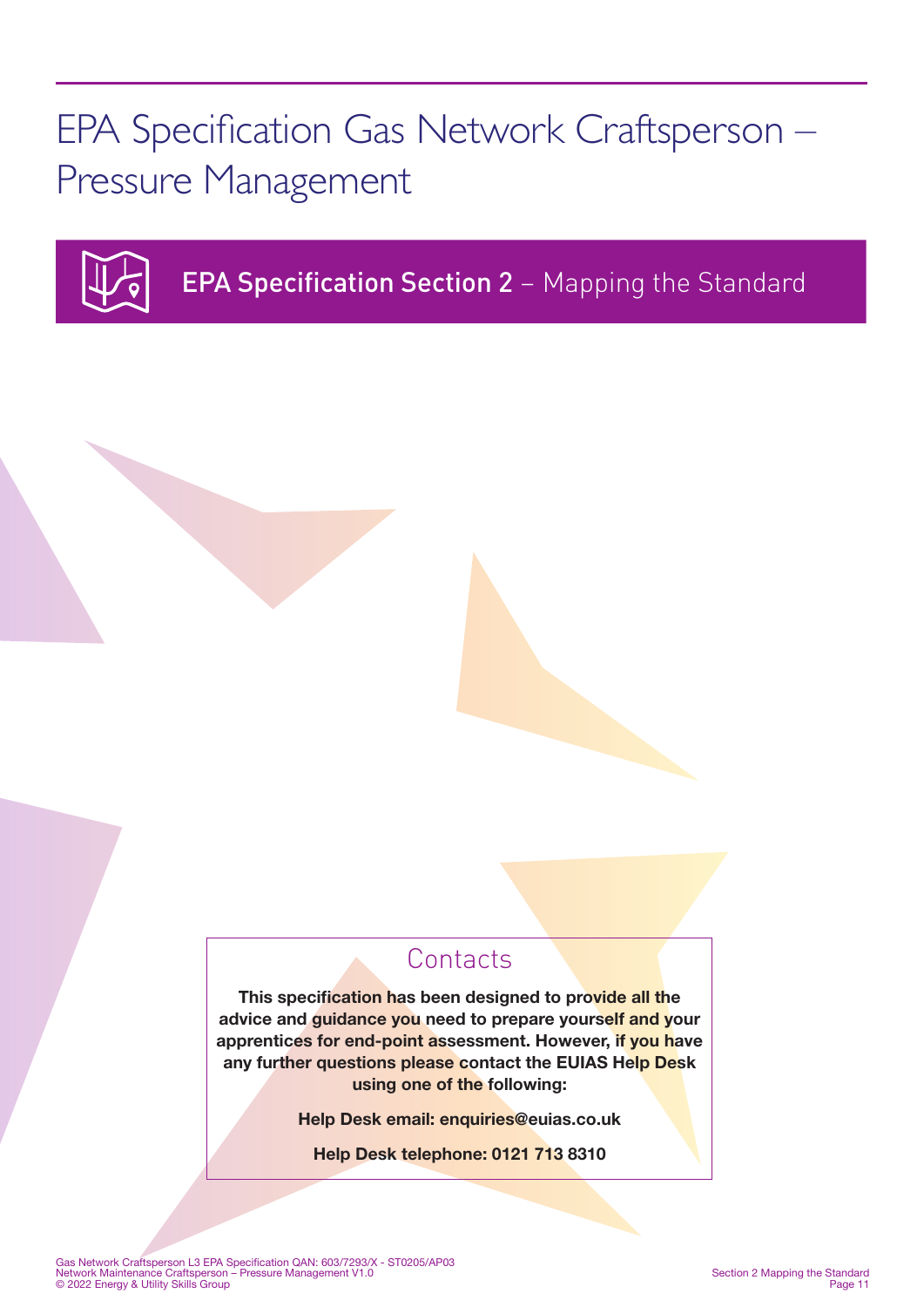

# Purpose

The purpose of this section is to introduce the elements of the Standard and the referencing system used by the EUIAS. It provides an 'at-a-glance' view of which parts of the Standard are assessed by which assessment method. The referencing system is used throughout this Specification.

### The Standard

The Standard is divided in Knowledge, Skills and Behaviours. It has:

- Core Knowledge
- Core Skills
- Core Behaviours
- Role Specific Skills
- Role Specific Knowledge

### Core Knowledge:

CK1 Role specific knowledge company testing, and commissioning procedures needed to establish the condition of gas assets equipment, network infrastructure and the actions needed as a result of the tests. This includes both practical applications and the use of diagnostic techniques and IT systems

CK2 The requirements of the Gas Safety (Management) Regulations as relevant to their role, this being Supported through company specific procedures involved in the practical installation and maintenance of gas network assets

CK3 The requirements of Health and safety standards and regulations, and environmental and regulatory

requirements, including: The Health and Safety at Work Act, the Environmental Protection Act, Dangerous Substances Explosive Atmospheres Regulations, The ATEX Directives, The Management of Health and Safety regulations, PUWER, Working at Height Regulations, Confined spaces Regulations, COSHH, PPE Regulations, RIDDOR, Noise at work regulations, Control of Asbestos regulations and the Manual Handling Operations Regulations

CK4 Company maintenance practices, processes and procedures associated with gas network systems,

controls and equipment

CK5 Gas engineering and mechanical and /or electric principles and processes that underpin the location, diagnosis and rectification of faults

CK6 Company policies, procedures and engineering instructions as specified by the employer

#### Core Skills:

CS1 Undertake and document risk assessments in accordance with company procedures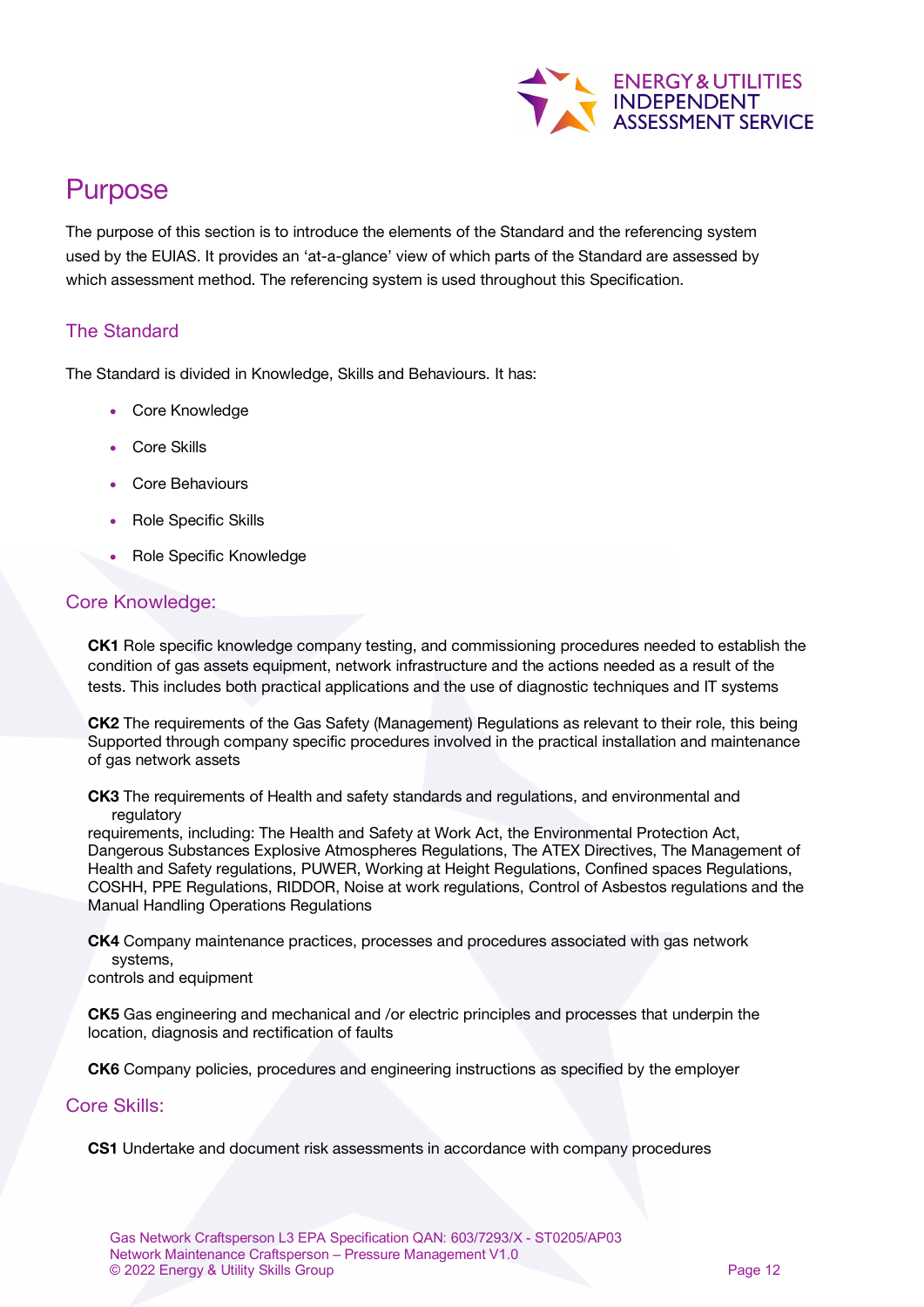

CS2 Comply with workplace health, safety & environmental practices and regulations, maintaining a safe and secure working environment

CS3 Follow engineering instructions and company procedures to complete tasks safely and on-time

CS4 Undertake inspection and examination of network assets in order to maintain the safe and compliant operation of the network to ensure the integrity, safety and security of supply

CS5 Maintain and/or install gas engineering assets, components and associated equipment

CS6 Install, test, purge and commission gas network assets

CS7 Operate powered tools and equipment, such as drills, angle grinders, brush cutters and shot blasting

equipment as required for network maintenance operations

CS8 Use approved gas detection equipment to ensure safe environment

CS9 Use Personal Protective Equipment (PPE) and safety equipment in accordance with manufacturer's instructions and employer policy

CS10 Obtain and analyse asset condition and performance information to facilitate decision making

CS11 Identify, organise and use resources effectively to complete tasks, with consideration for cost, quality, safety, security and environmental impact

CS12 Through risk assessment, minimise risks to life, property and the environment when undertaking work activities

CS13 Accurately record job information, complete job reports and process

CS14 Liaise with gas consumers, statutory agencies and members of the public in order to ensure their safety

CS15 Accurately update company systems with details of work undertaken

#### Core Behaviours

CB1 Display a self-disciplined, self-motivated approach

CB2 Deliver a polite, courteous professional service to all customers, stakeholders and members of the public as appropriate

CB3 Demonstrate and apply a safety-first approach

CB4 Accept accountability when undertaking individual and team tasks

CB5 Follows instruction from appropriate supervision, and makes decisions when required

CB6 Quality-focussed and professional in work and in personal standards

CB7 Recognise personal limitations and seek advice from managers, experts and specialists when required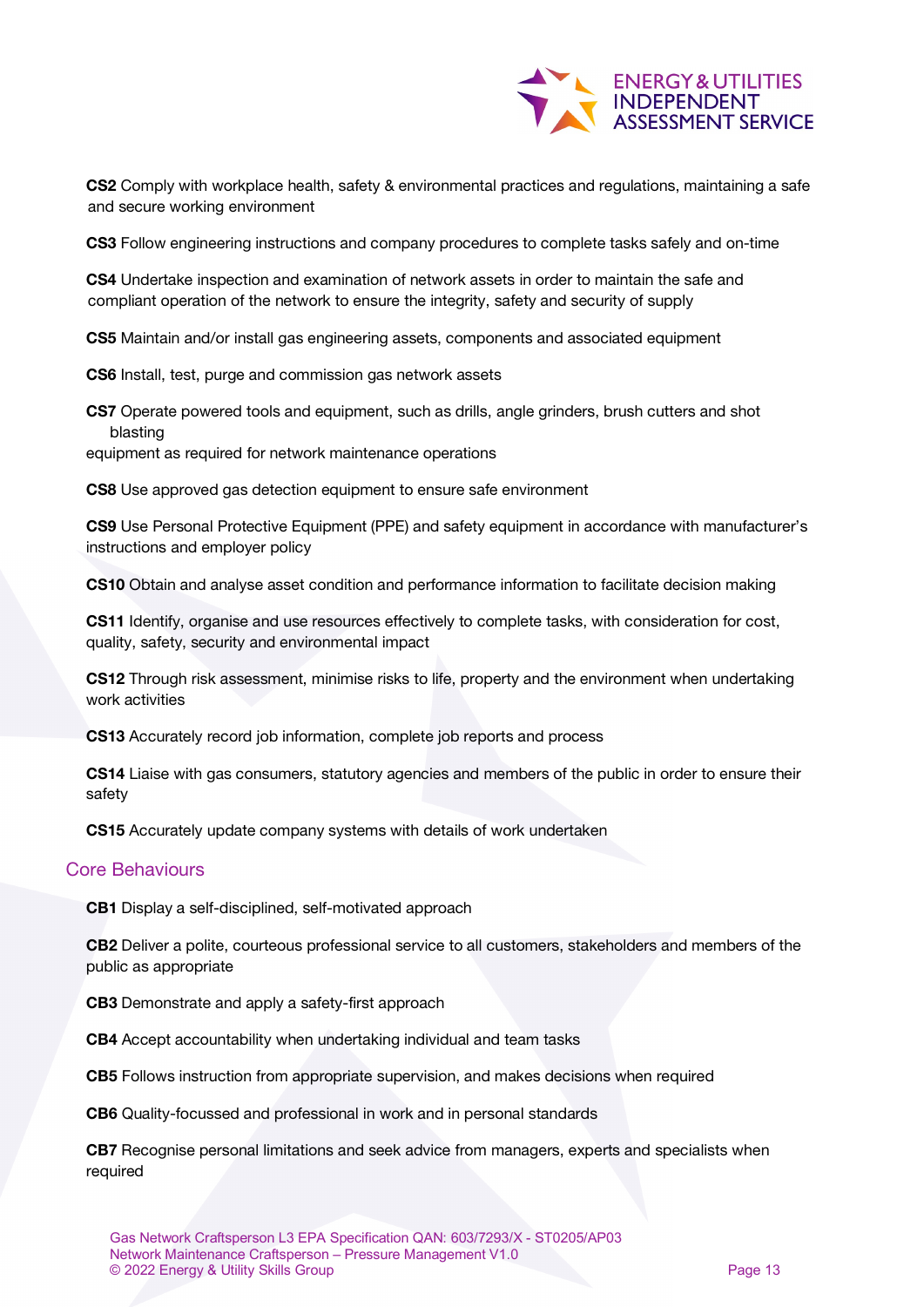

CB8 Accepts responsibility for work undertaken

CB9 Receptive to the needs and concerns of others, especially where related to diversity and equality

CB10 Committed to carrying out and recording Continued Professional Development necessary to maintain and enhance competence

CB11 Exercises responsibilities in an ethical manner

CB12 Interacts with people and approaches work activities in a way that contributes to continuous self improvement

#### Role Specific Skills – Pressure Management

NMCPM1 Apply mechanical theories and principles for example thermo dynamics and laminar flow theories, in order to carry out diagnostic fault finding procedures

NMCPM2 Carry out remote pressure monitoring and control on the gas network

NMCPM3 Inspect and monitor mechanical systems and equipment in order to ensure safety and suitability for service

NMCPM4 Undertake corrosion inspection activities

NMCPM5 Maintain, dismantle and repair mechanical equipment and components

NMCPM6 Test mechanical equipment and systems to ensure integrity, safety and security of supply

NMCPM7 Assist in installing mechanical systems and equipment

NMCPM8 Install, maintain and dismantle a wide range of complex plant, machinery and components including pressure regulators, safety devices, system protection devices and monitoring equipment

NMCPM9 Consult design specifications to analyse and calculate mechanical system parameters and rectification procedures

**NMCPM10** Interpret plans and drawings to install, position or re-locate mechanical equipment and components

NMCPM11 Test, service and repair mechanical equipment as part of planned preventative maintenance and/or reactive maintenance programmes

NMCPM12 Install mechanical components including regulators, filters, valves, compressor equipment

NMCPM13 Maintain mechanical components including regulators, filters, valves, compressor equipment

NMCPM14 Apply pressure reduction techniques to assist in dealing with gas emergencies

NMCPM15 Inspect and maintain condition monitoring equipment

NMCPM16 Locate and avoid underground plant and equipment prior to and whilst undertaking activities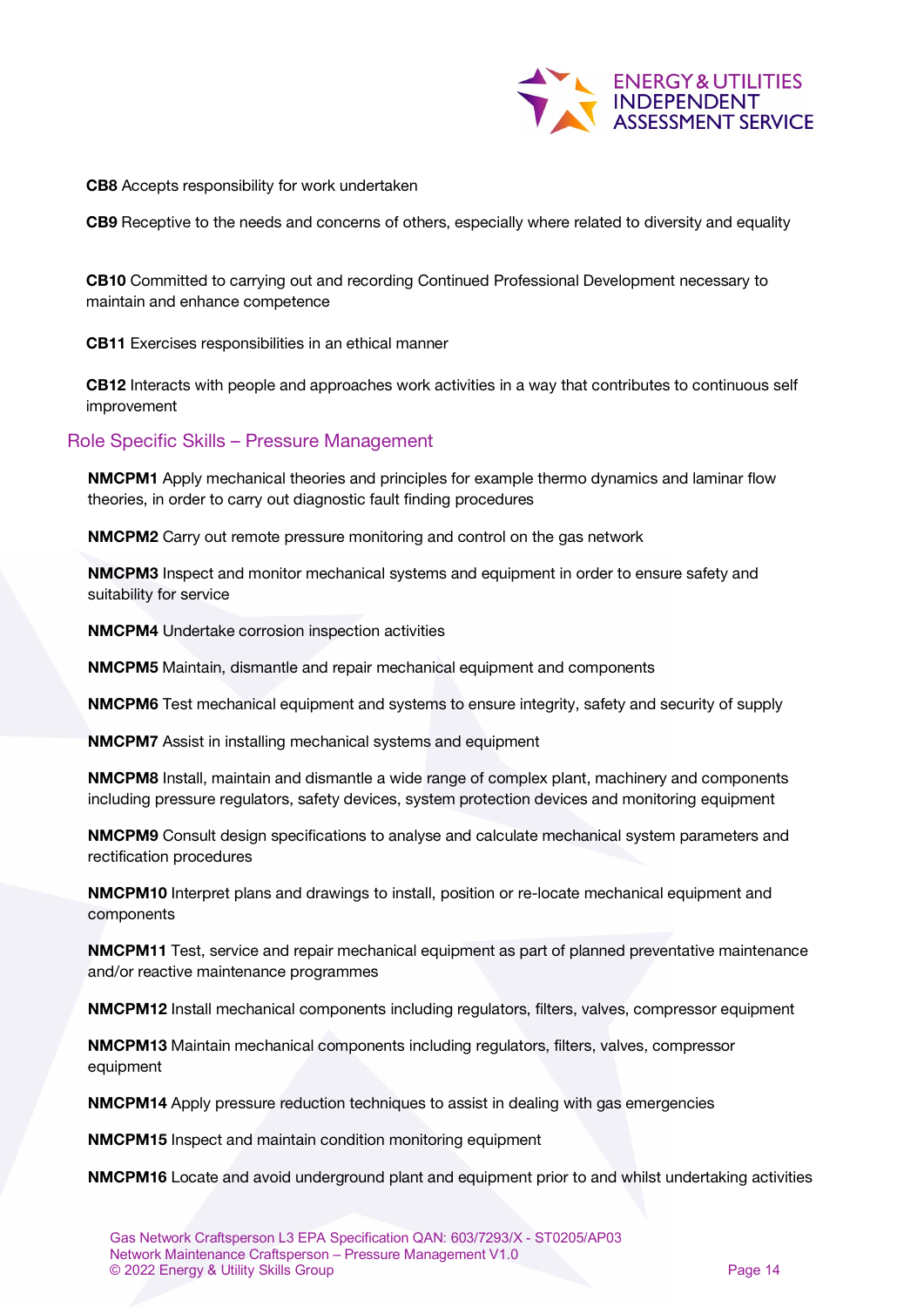

NMCPM17 Install signing, lighting and guarding system

### Role Specific Knowledge – Pressure Management

NMCPM18 Understand how to apply diagnostic fault finding procedures to pressure control equipment

NMCPM19 Understand how to operate the systems and processes used for remote pressure monitoring & control of the gas network

NMCPM20 Understand the permitry requirements when maintaining or configuring pressure control equipment

NMCPM21 Understand the company specific and legislative requirements for the inspection and monitoring of mechanical pressure control systems and equipment

NMCPM22 The requirements for corrosion inspection activities in line with the requirements of both the pressure systems safety regulations and pipeline safety regulations

NMCPM23 The hazards associated with working on systems that contain pressurised gas

NMCPM24 The security of gas supply implications when undertaking pressure control work operations

NMCPM25 The implications of the pressure systems safety regulations when assessing the suitability of equipment to be used

NMCPM26 The safety processes to be followed when planning to access pressure control equipment

NMCPM27 The New Roads and Street Works Act requirements for the provision of signing, lighting and guarding when working in or adjacent to the public highways